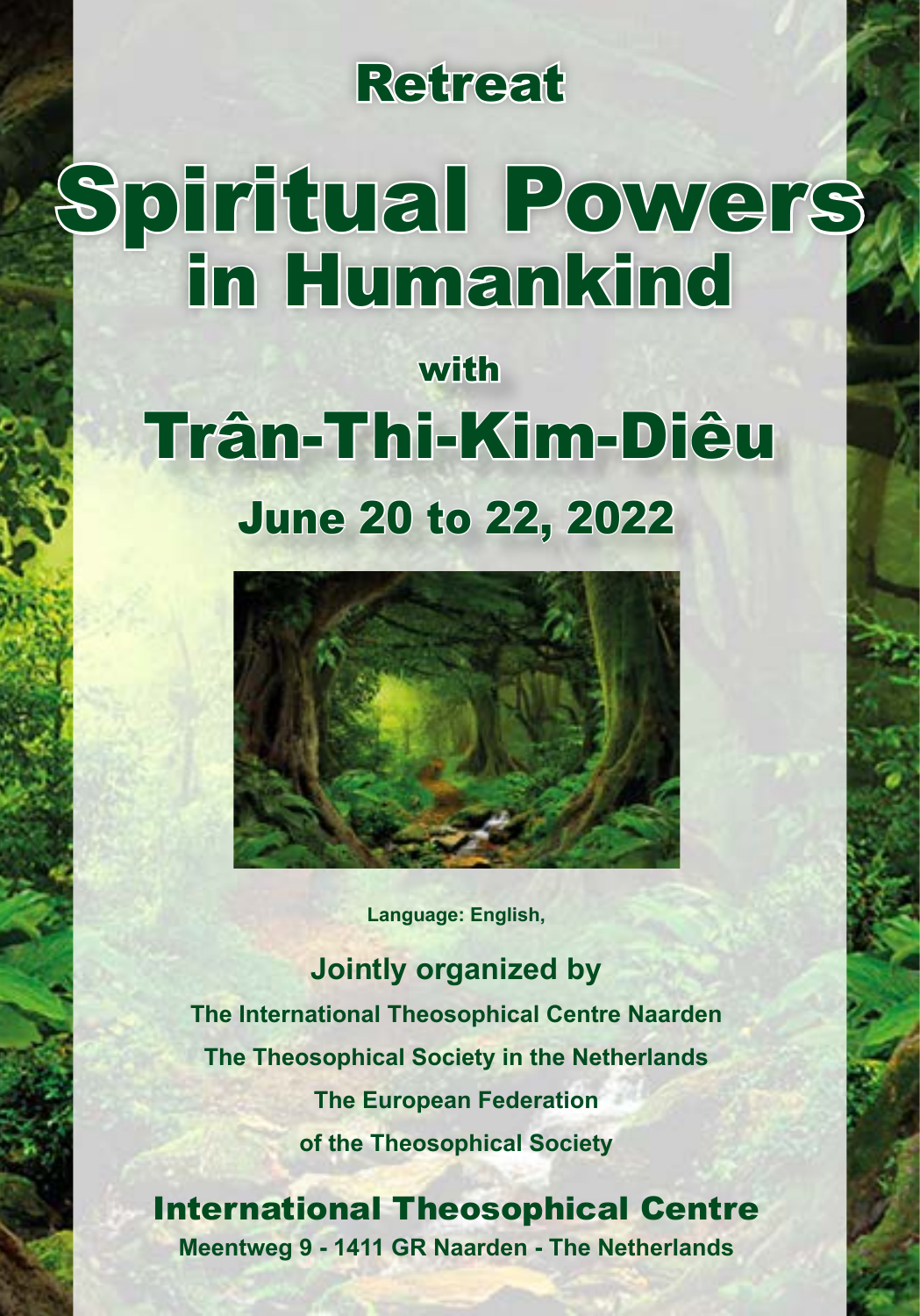#### The retreat is a follow-up of the talk by Kim-Diêu on June 19, 2022, on

*Spiritual Powers Latent in Humankind: What Spiritual Powers are there? How can they be activated? given at the International Symposium on The Science of Powers Latent in Humankind.*

During the retreat, a series of important questions will be explored to set the mind in motion towards spiritual growth:

*What is a human being? What is evolution in the theosophical perspective? What is the Universe? (Its manifested 'side', the 'other side', and its real structure). What is 'matter' and what is 'space-time'? What is the relationship between the Universe and a human being? What are the powers latent in a human being?*

In addition to exploring these questions, there will be sessions of seated and walking meditation.

#### **20 June**

- 8.30 Breakfast
- 9.30 Opening and Meditation
- 10.00 Talk: *Evolution: To realise the dharma of a human being*
- 11.00 Coffee break
- 11.30 Practice
- 12.30 Lunch
- 14.00 Inquiry session (Q&A)
- 15.00 Practice
- 16.00 Tea break
- 17.00 Practice
- 18.00 Dinner
- 20.00 Short meditation before bedtime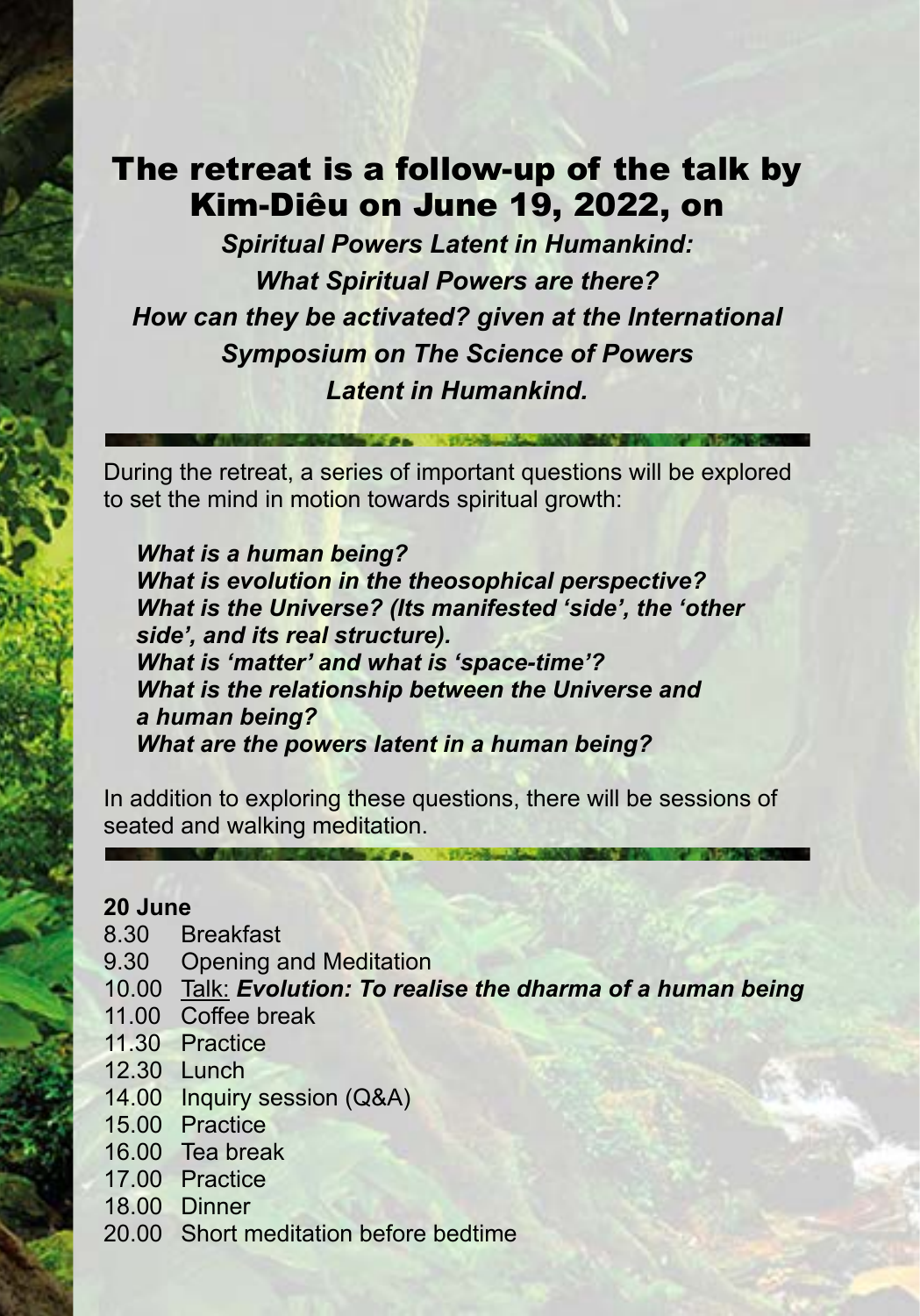#### **21 June**

- 8.30 Breakfast
- 9.30 Meditation
- 10.00 Talk: *To discriminate true Occultism from occult arts*
- 11.00 Coffee break
- 11.30 Practice
- 12.30 Lunch
- 14.00 Inquiry session (Q&A)
- 15.00 Practice
- 16.00 Tea break
- 17.00 Practice
- 18.00 Dinner
- 20.00 Short meditation before bedtime

#### **22 June**

- 8.30 Breakfast
- 9.30 Meditation
- 10.00 Talk: *The Powers of the Mind: To move beyond duality*
- 11.00 Coffee break
- 11.30 Practice
- 12.00 Closing



Trân-Thi-Kim-Diêu **earned a post-graduate degree from Montpellier University (France) in Pharmaceutical Engineering whereas she was working in the area of foam, then on homeopathy related with biochronology.**  She trained herself on human psychology with applied astrology, amounting to counselling in life orientation. Currently chairperson of the Council of the European Federation of the Theosophical Society (EFTS), Kim-Diêu is former chairperson of the Naarden ITC Council and former General

Secretary of the French Section of the Theosophical Society (Adyar). She gives lectures, courses, and seminars, and coordinates spiritual silent retreats on the Ageless Wisdom in a great number of countries, showing that spiritual life cannot be separated from ethical daily living and meditation.

She has conducted several "Schools of the Wisdom" and retreats at the ITC.